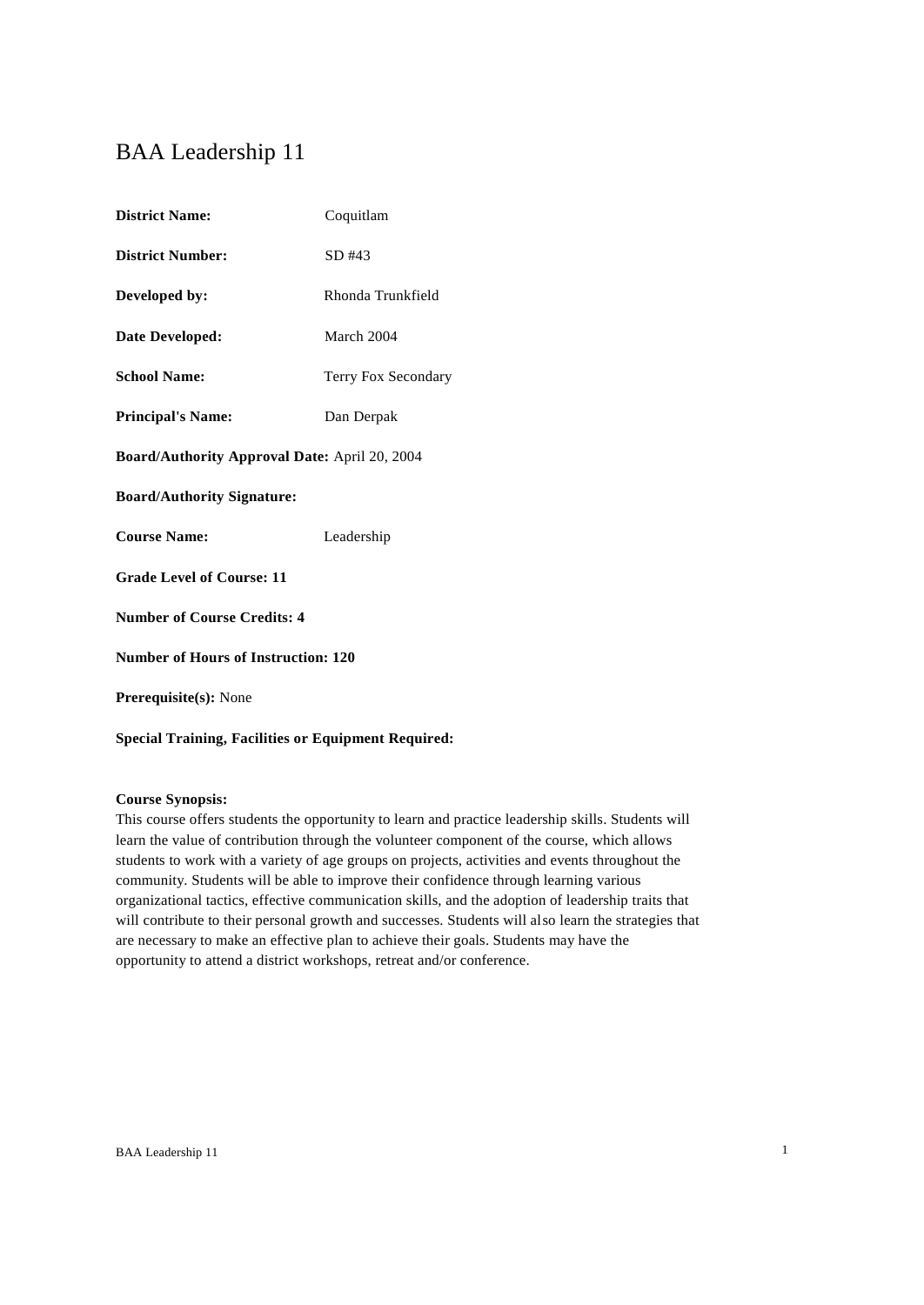# **Rationale:**

The development of leadership capacity in secondary students is key to the culture and organization of schools. Students should be given the opportunity to develop leadership skills as part of their education. The participants in this course will make valid contributions to both the school and local community in the process of understanding the nature of successful student leadership. Leadership opportunities will aid in preparing students for the challenges the next century will present to them.

# **Organizational Structure:**

| <b>Unit/Topic</b> | Title                                                      | Time      |
|-------------------|------------------------------------------------------------|-----------|
|                   |                                                            |           |
| Unit 1            | Leadership Principles                                      | 10 hours  |
| Unit 2            | Volunteerism                                               | 40 hours  |
| Unit 3            | Understanding Self and Others                              | 20 hours  |
| Unit 4            | Planning and Implementing Events                           | 20 hours  |
| Unit 5            | Building Leadership Skills Through Reflection and Practice | 30 hours  |
|                   | <b>Total Hours</b>                                         | 120 hours |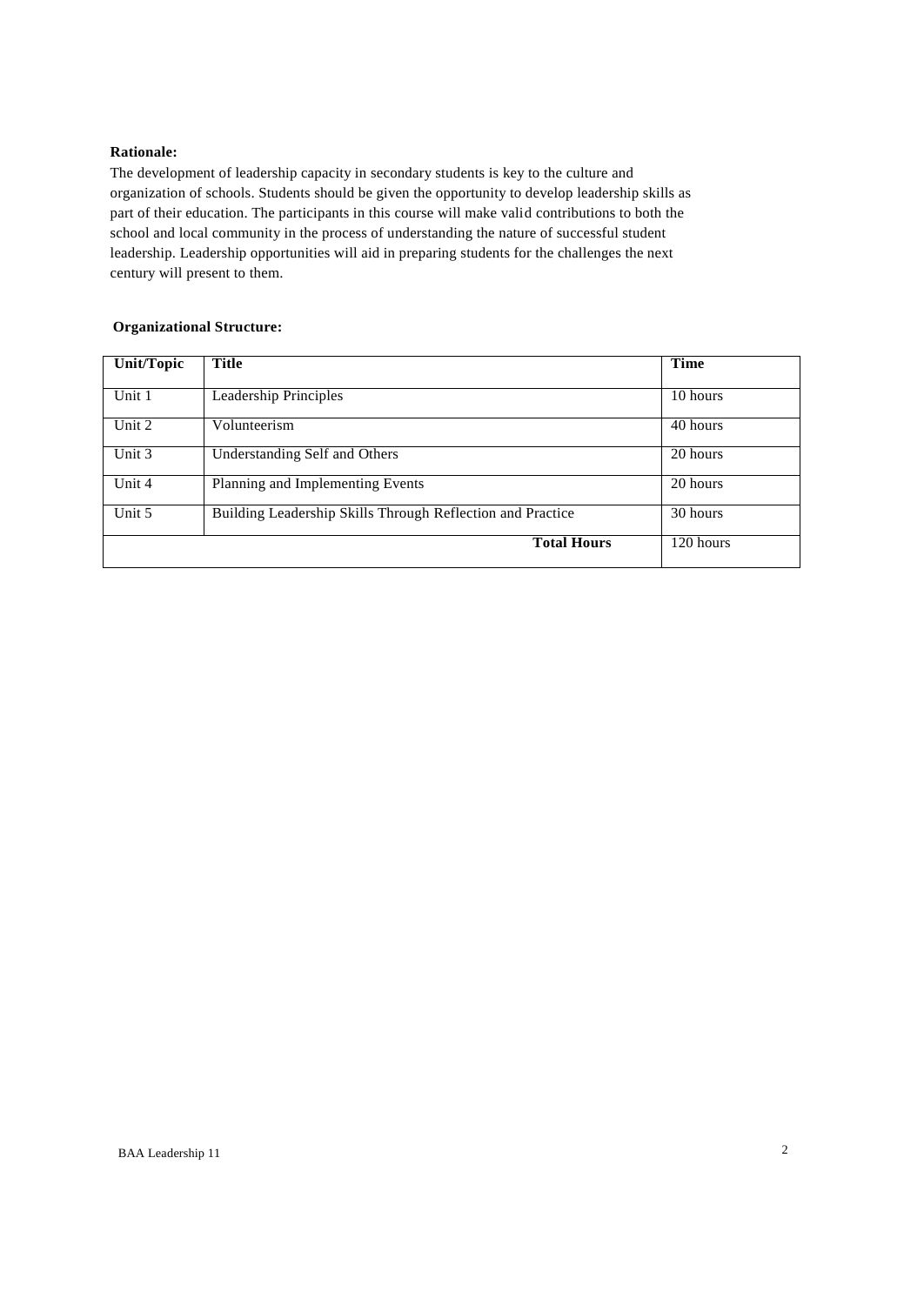### **Unit/Topic/Module Descriptions:**

#### **Unit 1: Leadership Principles: 10 hours**

In this unit students will explore the beginnings of foundations of leadership and examine various leadership models. They will become familiar with the importance of leadership in a variety of situations and be provided with examples of different leadership styles.

# **Curriculum Organizer - What is Leadership?**

*It is expected that students will:*

• demonstrate understanding of the importance of leadership training in today's world.

### **Curriculum Organizer - Team Leadership**

*It is expected that students will:*

• demonstrate understanding of the dynamics ofteam leadership.

#### **Curriculum Organizer - Leadership Styles and Traits**

*It is expected that students will:*

• identify leadership traits, qualities and personalities.

# **Curriculum Organizer - Leadership Laws**

*It is expected that students will:*

• explore and evaluate certain theories on Leadership and their sociological applications to groups.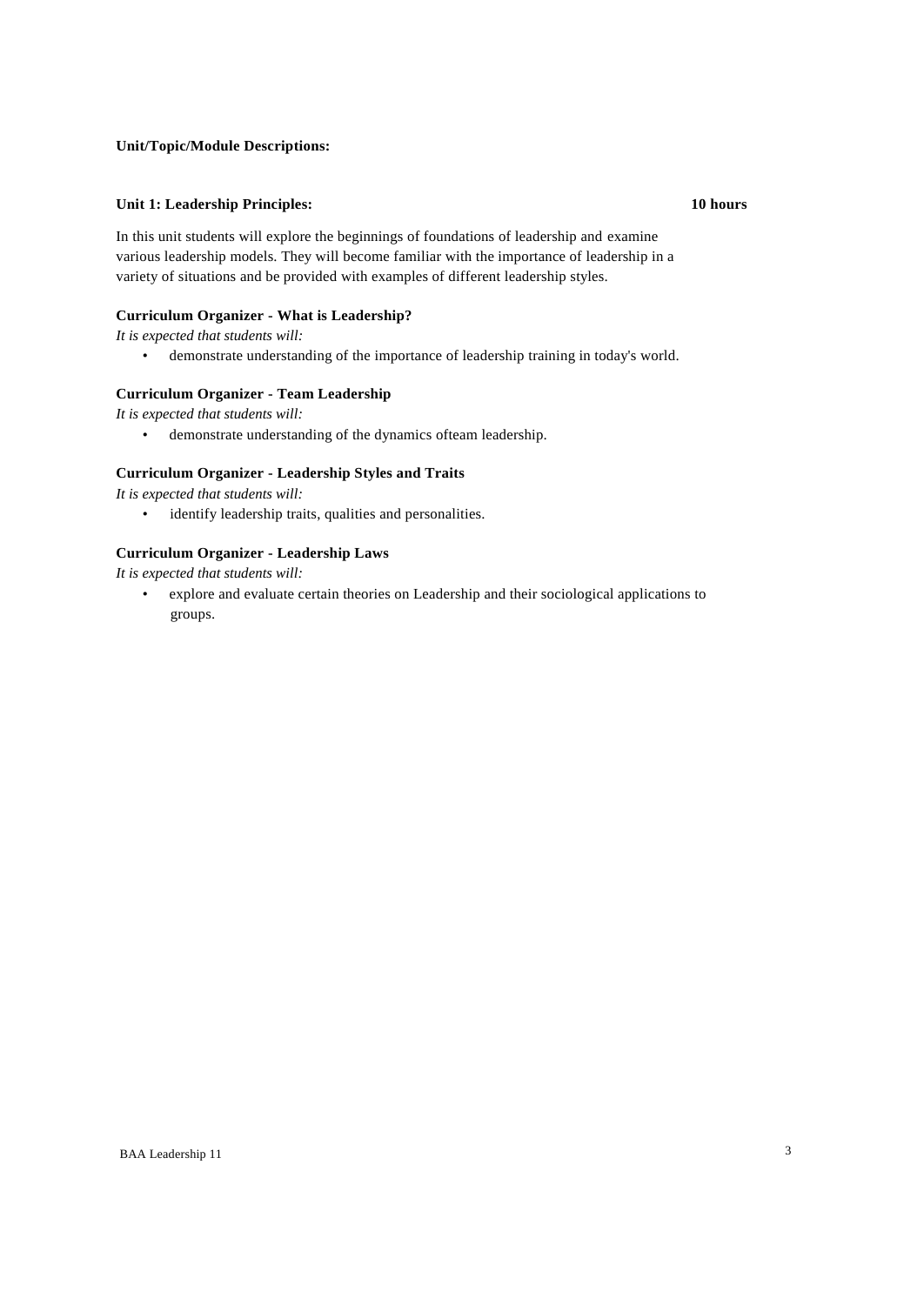### **Unit 2:Volunteerism 40 hours**

#### **Curriculum Organizer - The Purpose of Volunteerism**

*It is expected that students will:*

- understand the value of volunteerism in their community.
- adapt to a variety of volunteer environments and expectations.

### **Curriculum Organizer - Volunteering in the Community (40 hours)**

*It is expected that students will:*

- develop an understanding of contribution to one's community.
- develop an understanding of working with a variety of leaders.

### **Curriculum Organizer - Personal Organization for a Volunteer Experience**

*It is expected that students will:*

- use an agenda book to post dates, times, contact information and locations for volunteer experiences.
- use appropriate dress for the nature of the volunteer experience.
- develop a professional attitude about their volunteer experience

### **Curriculum Organizer - Volunteer Experiences That Encompass All Ages**

*It is expected that students will:*

• organize volunteer experiences so that they will have the opportunity to work with a variety of age groups in the community (kids, teens, adults, elderly)

### **Curriculum Organizer - Job Shadow Community Leader Program**

*It is expected that students will:*

• commit a minimum of 4 hours working with someone in the community who is in a Leadership capacity.

# **Curriculum Organizer - Journal Reflection**

*It is expected that students will:*

• reflect and report on their volunteer experiences through journal writing.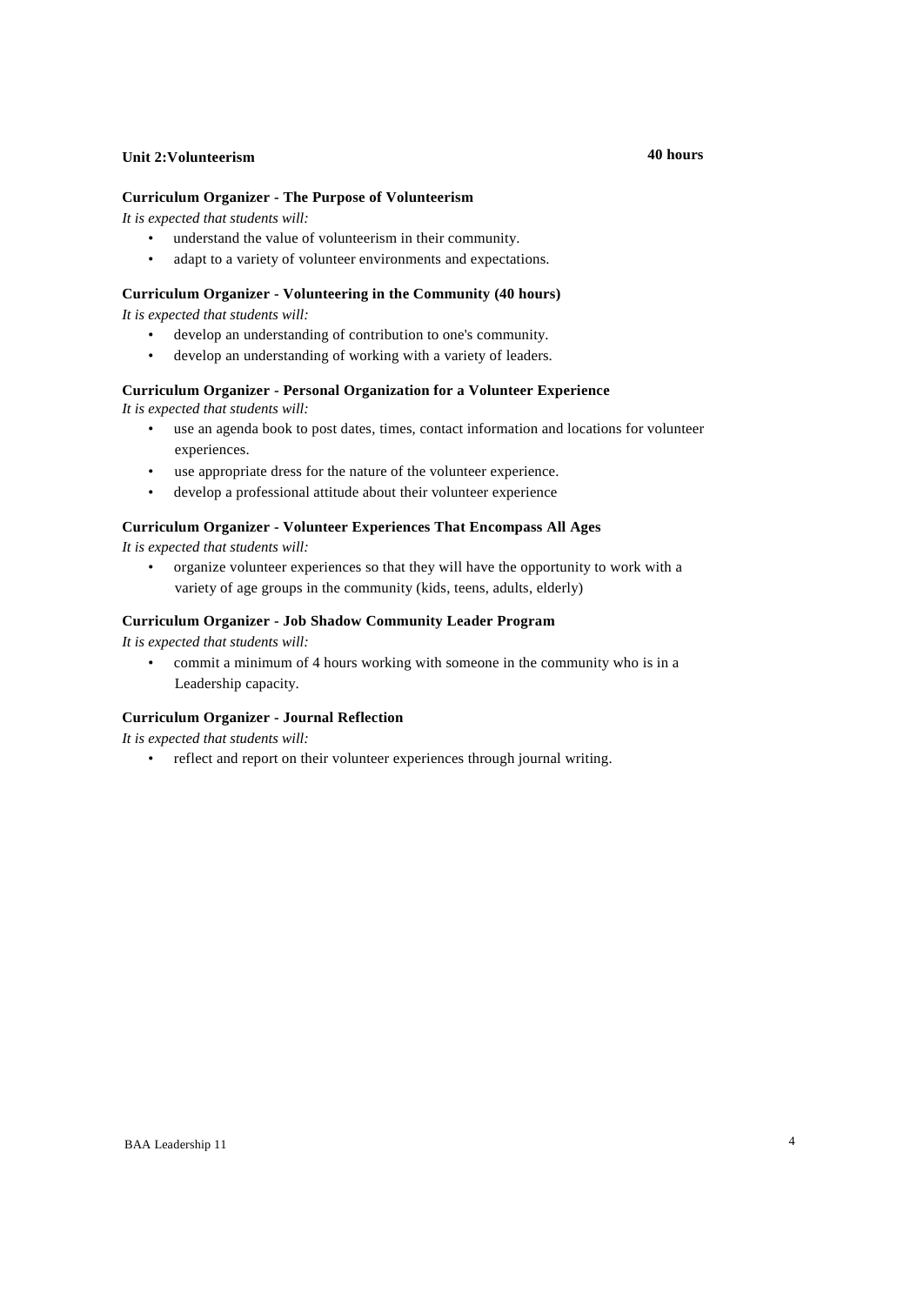#### **Unit 3:Understanding Self and Others 20 hours**

#### **Curriculum Organizer - Organization**

*It is expected that students will:*

- understand the importance of organization of time and detail when in a leadership position.
- apply organizational techniques that can be implemented daily.
- create a personal brochure that will contain goals for various aspects of their life as well as a thorough plan to help them achieve those goals

# **Curriculum Organizer - Association**

*It is expected that students will:*

• understand the relationship of association and leadership roles.

#### **Curriculum Organizer - Education**

*It is expected that students will:*

• discuss the role of education and life-long learning in one's future.

#### **Curriculum Organizer - Communication ;**

*It is expected that students will:*

• demonstrate various aspects of communication for positive successful leadership.

#### **Curriculum Organizer - Motivation**

*It is expected that students will:*

• demonstrate understanding of othe theories of human motivation and how it applies to group of individuals working together towards a common goal.

#### **Curriculum Organizer - Visualization**

*It is expected that students will:*

• apply visualization techniques to help them achieve goals.

# **Curriculum Organizer - Determination**

*It is expected that students will:*

• discuss techniques to over-come obstacles in order to practice determination as part of their plan to achieve their individual and group goals.

#### **Curriculum Organizer - Conflict Resolution**

*It is expected that students will:*

• understand and practice steps to resolve conflict when it arises in group situations.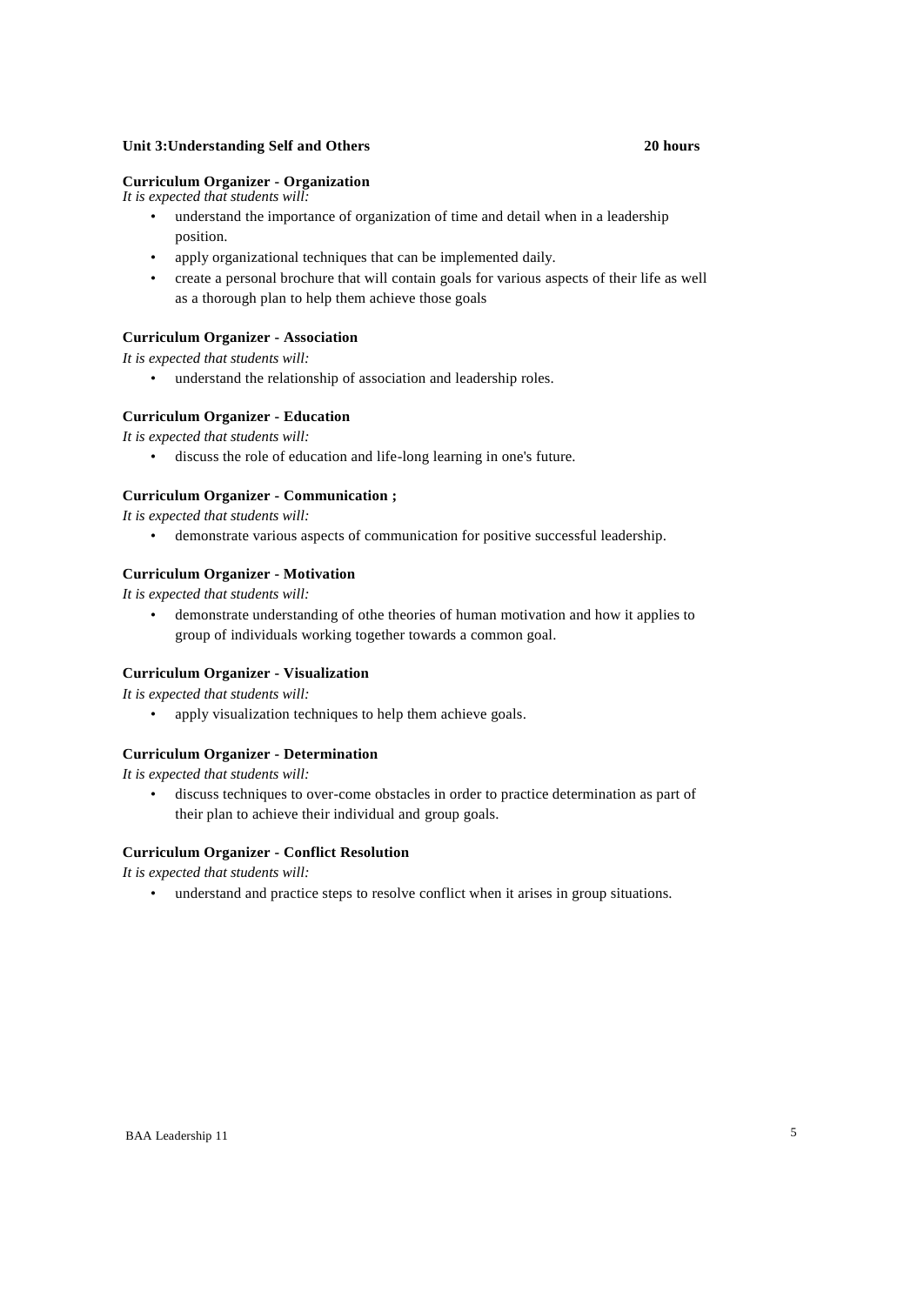# **Unit 4:Planning and Implementing 20 hours**

#### **Curriculum Organizer - Running Meetings**

- *It is expected that students will:*
	- understand the importance of meetings and how to run them effectively.

# **Curriculum Organizer - Organization and Purpose of Committees**

*It is expected that students will:*

- define the purpose of a committee.
- demonstrate how to work effectively in a committee structure.

### **Curriculum Organizer - Successful Planning For Events**

*It is expected that students will:*

• use a determined plan for the planning of events.

#### **Curriculum Organizer - Promotion**

*It is expected that students will:*

• recognize and use various avenues to promote an event within the school or community.

# **Curriculum Organizer - Post Event Assessment and Reflection**

*It is expected that students will:*

• assess the success of an event with a post event evaluation and reflection.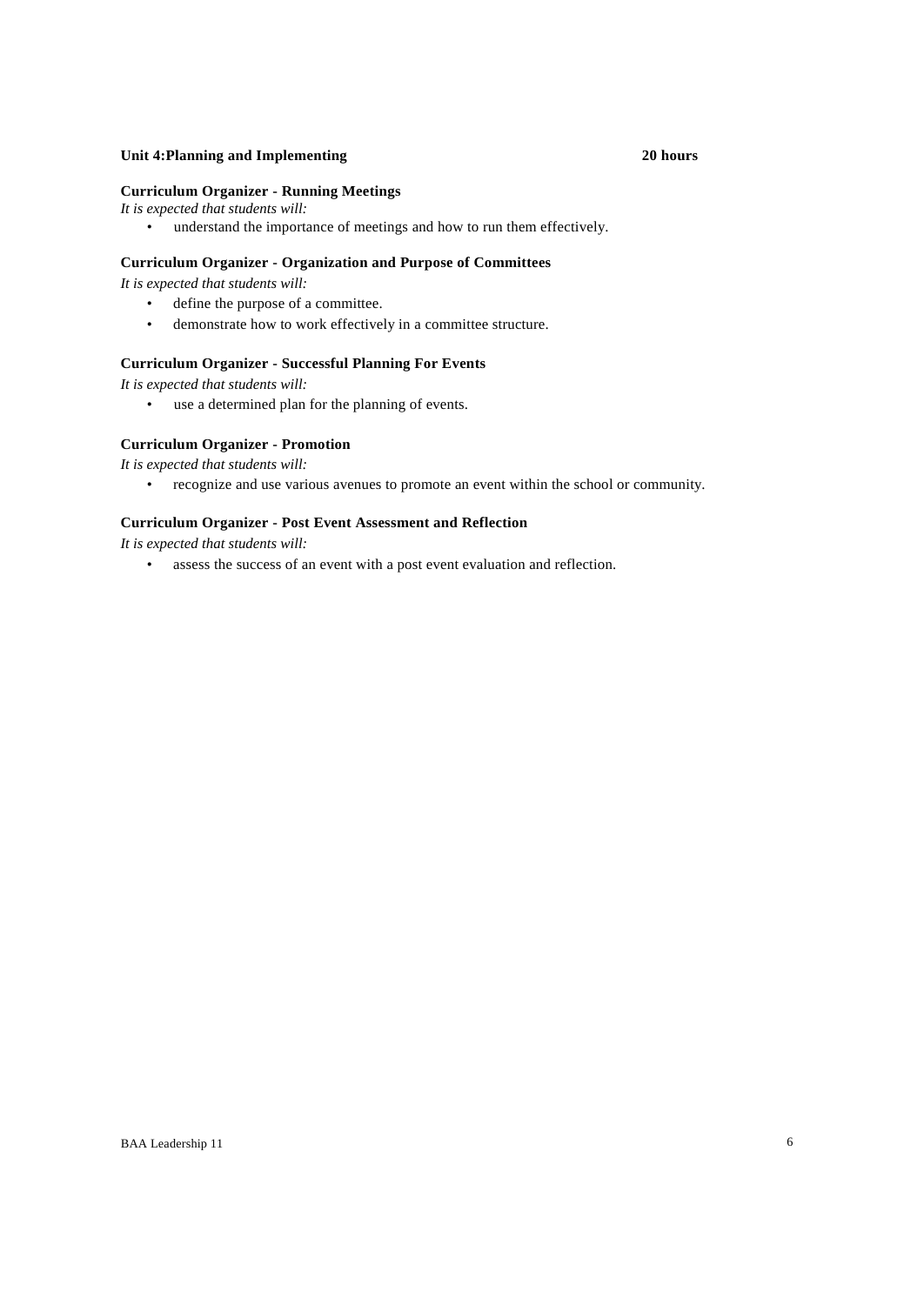# **Unit 5:BuiIding Leadership Skills through Reflection and Practice 30 hours**

# **Curriculum Organizer - Virtues Project**

*It is expected that students will:*

• organize and implement a school-wide project.

# **Curriculum Organizer - 10-Minute Lessons**

*It is expected that students will:*

- apply organizational techniques to be able to present confidently.<br>• use creativity in developing presentations.
- use creativity in developing presentations.

# **Curriculum Organizer - "Don't Sweat the Small Stuff for Teens" - Read, Respond, Reflect**

*It is expected that students will:*

• apply personal reflection and experiences through reflective writing.

#### **Curriculum Organizer - "Buddy" Project with Elementary School**

*It is expected that students will:*

- plan and participate with a partner to be responsible for organizing and implementing one activity for a primary age class.
- plan and participate with a primary age student on an "ongoing basis" throughout the semester.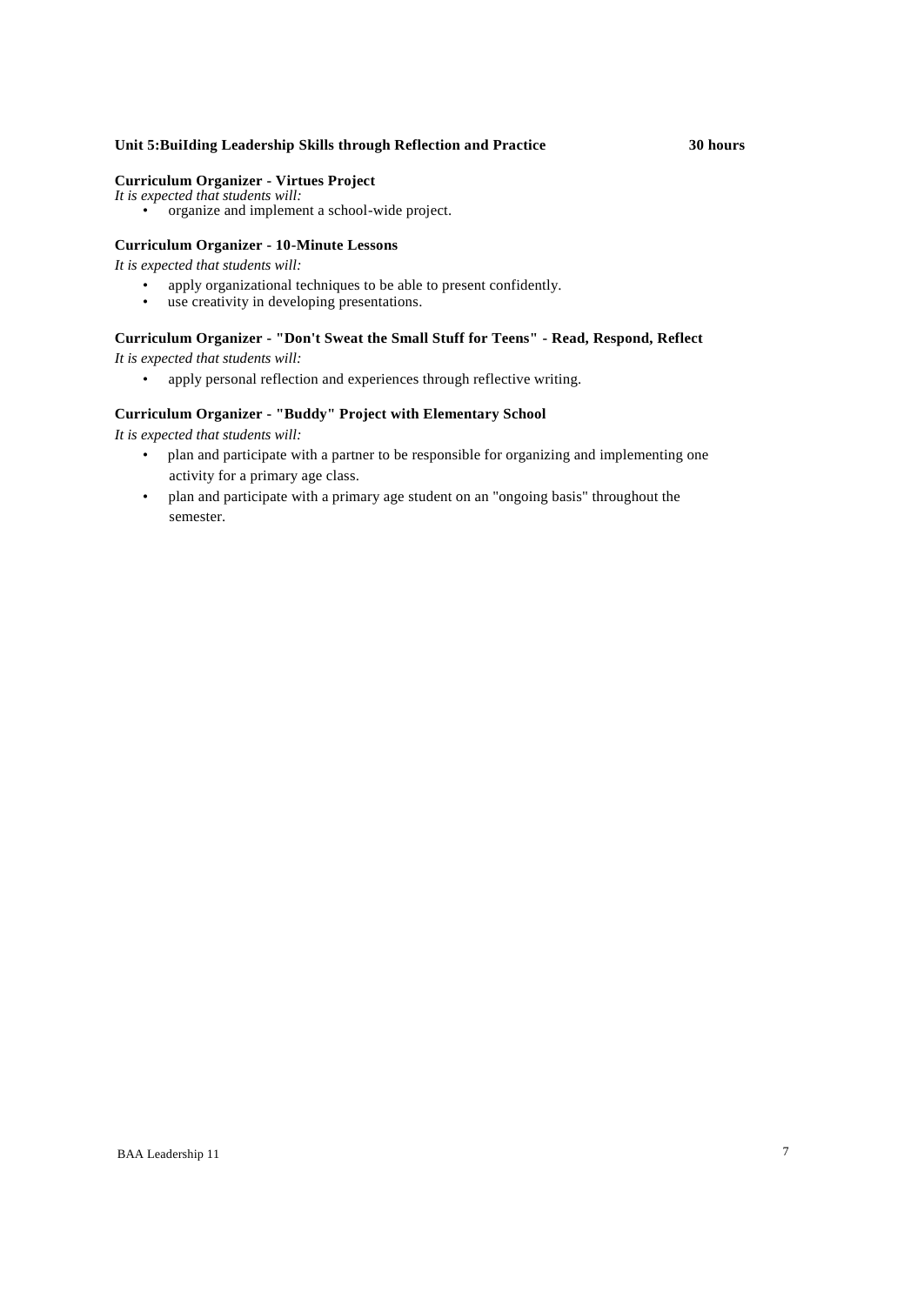### **Instructional Component:**

Written Assignments Handbooks Readings and Reflections Individual and Group Projects Volunteer Experiences (40 Hours) Professional Speakers Videos

#### **Assessment Components:**

- Effective formative assessment via:
	- o Clearly articulated and understood learning intentions and success criteria
	- o Questions posed by students, peers and teachers to move learning forward
		- Discussions and dialogue
	- o Feedback that is timely, clear and involves a plan
	- o Students are resources for themselves and others peer and self-assessment
	- o Student ownership

Formative assessment used to adapt learning experiences and inquiry plans on an on-going basis to meet specific learning goals.

Development, awareness and action, based upon metacognition intended to lead to learner independence and self-coaching.

#### Summative Assessment:

Summative assessments will be determined as students demonstrate proficiency/mastery toward particular learning outcomes. Summative assessments and final grades will reflect the following:

- Students will work collaboratively with the teacher to determine summative achievement on assignments and letter grades based upon dialogue, and evidence of learning
- Behaviour and work habits will NOT be included when determining letter grades
- Marks will not be deducted for late work
- Extra credit and bonus marks will not be awarded
- Plagiarizing will not result in reduced marks/grades –the student will be required to demonstrate their learning authentically
- Attendance will not be considered toward letter grade
- Only individual learning demonstrated –no group marks will be used to determine grades
- Letter grades will reflect learning towards the learning outcomes articulated above
- Letter grades will be based upon criteria provided/agreed upon toward the learning outcomes
- Letter grades will be determined in relation to the learning outcomes not in comparison to the achievement of other students
- Poor work will not be assessed towards grades students will only be assessed on quality work
- Professional judgment and evidence will be used to determine final letter grade in consultation with the student
- Zeros will not be assigned to missed assignments all required assignments must be completed
- Formative or practice towards learning outcomes will not be included in final grade assessment
- Most recent evidence toward learning outcomes will be used to assign letter grades learning is not averaged over time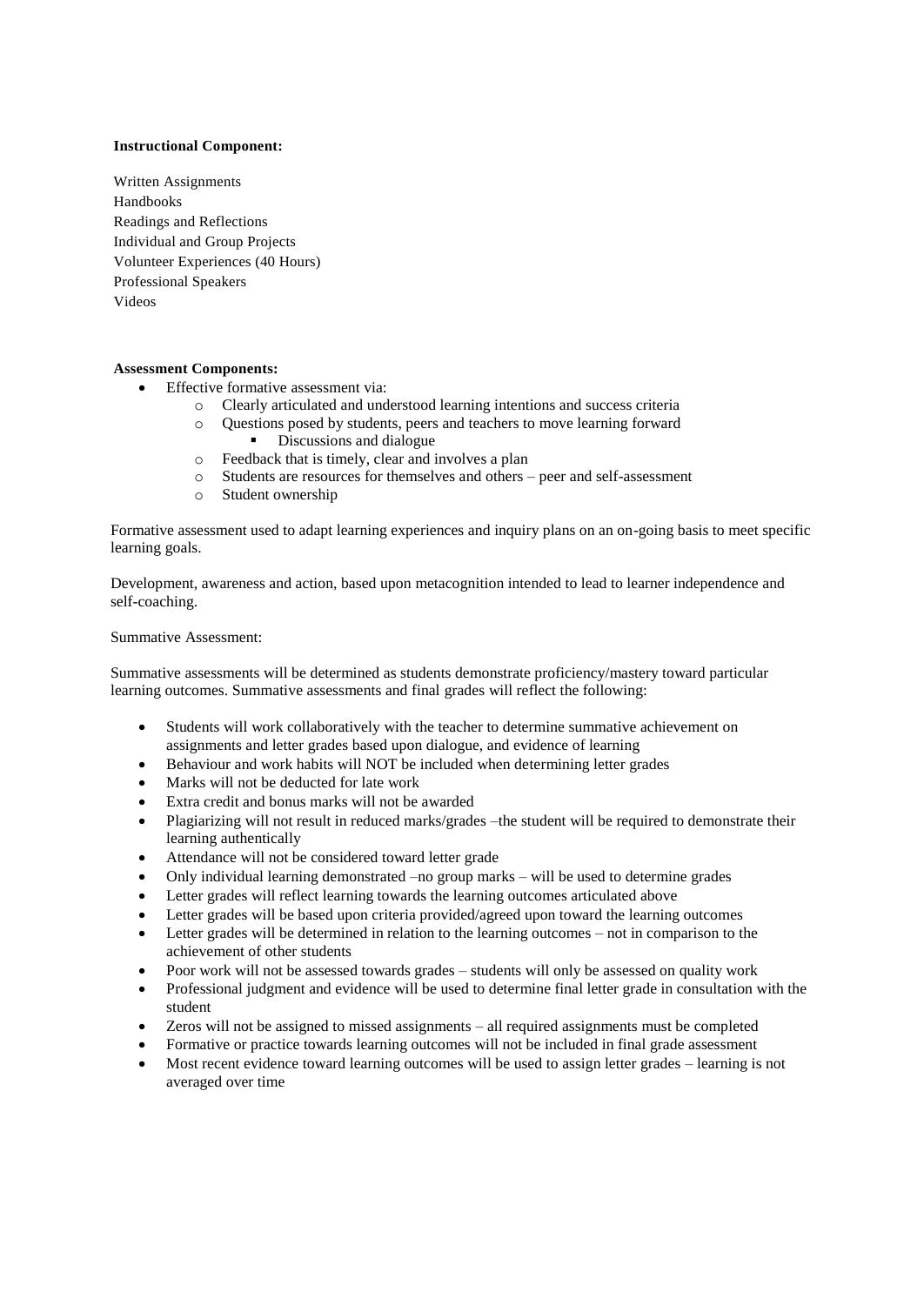# **Learning Resources:**

*The Virtues Project -* Linda Kavelin Popov *Jump Start Leadership Workbooks -* Volume 1 and 2 *How To Step Up As A Team Leader Don't Sweat the Small Stuff for Teens* - Richard Carlson *Seven Habits of Highly Effective People -* Steven Covey *Roberts Rules of Orders*